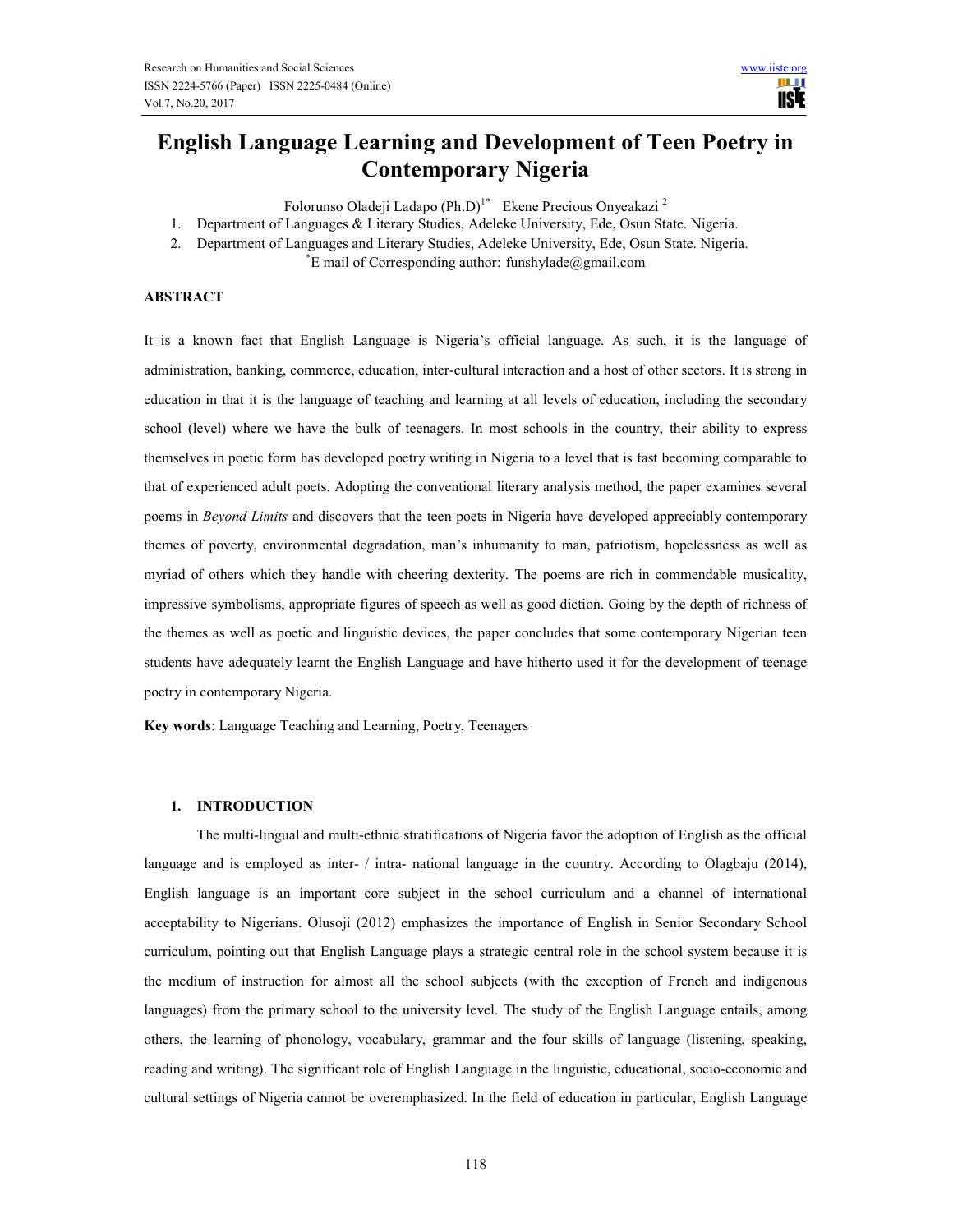plays a dominant role. As the language of education and by extension a subject in the school curriculum, the success or failure of formal education, to a large extent, depends on the level of competence of learners in English Language in schools. Fortunately, in contemporary time, available evidence in the way students use English, especially in poetry writing, shows that their English Language competence has tremendously improved.

 The English Language Education curriculum comprises two closely related subjects: English Language and Literature-in-English. English Language is the core subject for students from primary to senior secondary level (i.e. P1 – SS3) while Literature-in-English is an elective subject for students at the senior secondary level (i.e. SS1 – SS3). English Language learning sets out to test the different skills of communication in English, using mediums of speech and writing with the aims/objectives to measure the extent to which the teaching has been realized in candidates' secondary school career. Literature is considered crucial as it is a vehicle through which sensitive expressions are given to the inner-most thought and feelings of individuals as well as the community. It is a liberal art that checks societal excesses. It expresses hope, doubts, fears, conflicts and problems that human beings experience in their everyday life. It helps the students to rise above their personal/individual cultural limitations and at the same time imbues them with insight and richer experiences from the various texts they read (Afangideh, 2009; Smith, 2010).

 Poetry is one of the genres of literature. Through the use of distinct styles and rhythms, literary expressions are given intensity. Its quality, beauty and intensity of emotion are regarded as characteristics of poems. Benton (2000) defines poetry as the concrete and artistic expression of the human mind with emotional and rhythmical language. Ihiegbunam (2006) states that a well-crafted phrase or two in poetry can help students see an expression in entirely new ways which can help them to gain insight that has evaded them many times and gain new understanding and strength. Smith (2010) re-echoes the words of Wordsworth that poetry is an imaginative expression of strong feelings usually rhythmical and spontaneous overflow of powerful emotion recollected in tranquility. It is an art of employing words in such a way as to produce an illusion of imaginations and the art of doing by means of words. Poems can be songs. They can be narrative, religious or humorous in content. The over-riding idea that cuts across them is that they are mostly didactic. Poetry makes students share the imaginative life style in a great master piece so that their non-imaginative lives can be quickened. It teaches complexities of life, death and suffering which give profound joy and transform people through the provision of its entertainment (Fakeye and Temitayo, 2013).

 The definitions examined above show that Literature-in-English and the English language are tools in the hand of each other. In other words, a close look at literature and language shows that the two are closely related. This close relationship is obvious because from all indications, literature presupposes language. It is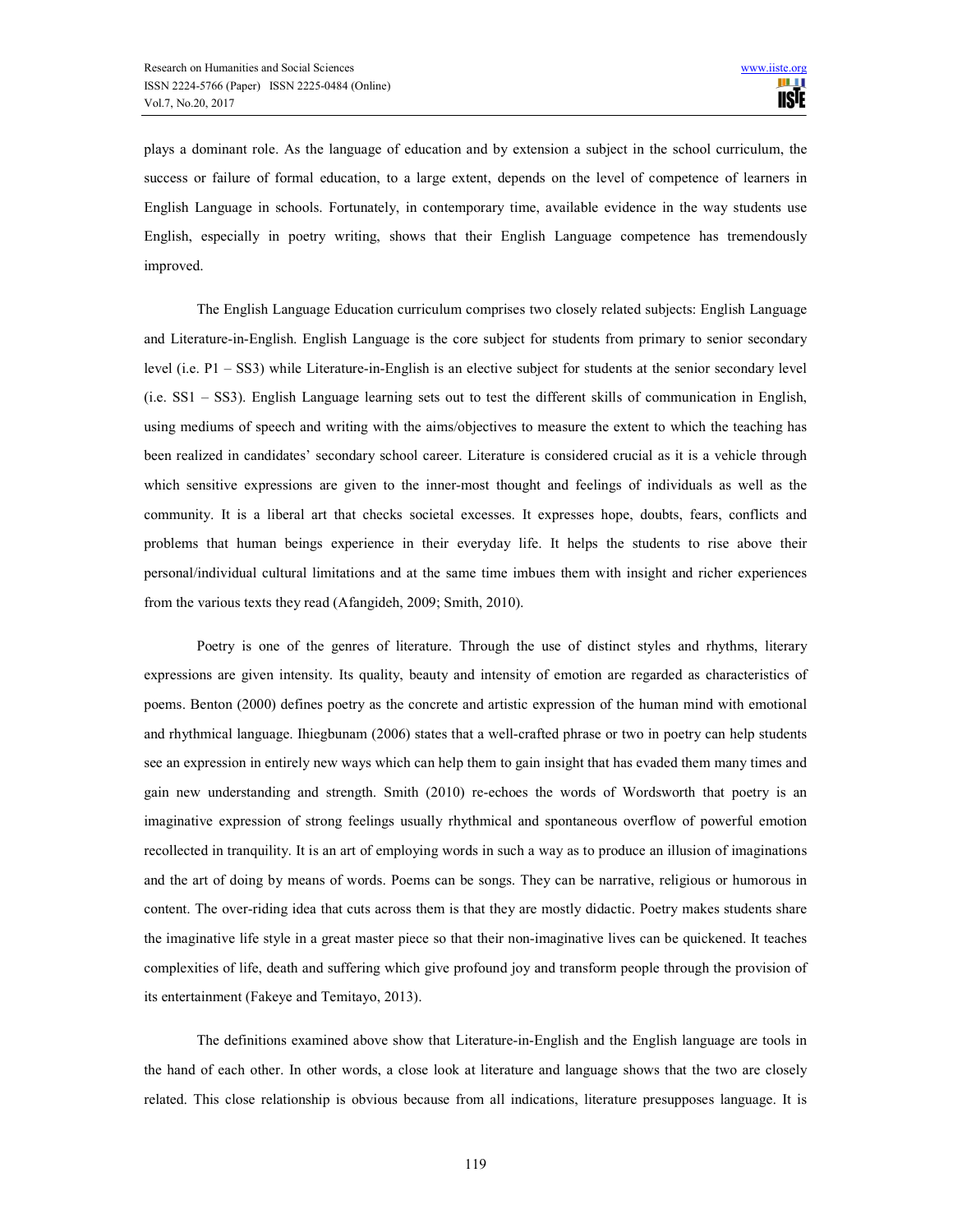inconceivable to discuss literature without reference to language. While language is a tool through which literature establishes its existence, literature serves as a tool through which language propagates itself. The relationship between language and literature is an interdependent one; literature does not and cannot exist independent of language because language is the conveyor of literature. An understanding of the nature and structure of language would enable us to appreciate a literary work better because language and thoughts are the raw materials of literature.

## 2. ENGLISH LANGUAGE LEARNING IN SECONDARY

## **SCHOOLS**

English language learning is essential in secondary schools to help students communicate effectively and persuasively in spoken and written English. All English programmes should reflect the following characteristics of language learning which apply to all levels of the curriculum:

- a. Language is used to express identity.
- b. It is essential for living in society.
- c. Language development is fostered by an environment which encourages creativity, experimentation and which provides challenges and high expectations for students.
- d. Language learning is dynamic and progressive and requires interaction and active participation.
- e. Language is best developed when students understand and control the learning processes.

One of the functions of poetry is to help us make sense of ourselves in the world. It follows that it should be an integral part of the education of teenagers who have such difficulty in making sense for themselves and the society in which they live in. The teaching of poetry develops communicative skills while students are still young and, hence, flexible. Such flexibility, including openness to the possibility of discovering something new, is of primary importance to both the reader and writer of poetry. Since it is a reflection of the world and humanity, poetry should be taught as a discipline in its own right, as likely as history, geography or biology to offer a system of revelation. One of the effects of poetry is to change how we look at the world. It metamorphoses readers into different beings. This new understanding of ourselves and our environment has an influence on what we contribute to the world. In addition to better understanding of ourselves, an exposure to the poetry of other cultures leads to a better understanding of those cultures. According to the Common Core State Standards Initiative (2010), co-authored by the Council of Chiefs of State School Officers [CCSSO] and the National Governors Association Center for Best Practices [NGA Center], students should be able to apply reading skills to an array of texts from various time periods and cultures. Included in this range of literary texts are poetry genres such as narrative, lyrical and free verse poems, in addition to sonnets, odes, ballads and epics. The reading and language arts proficiencies required by the Common Core Standards Initiative (2010) are substantial, but poetry is uniquely suited for teaching students how to meet these expectations. In general, for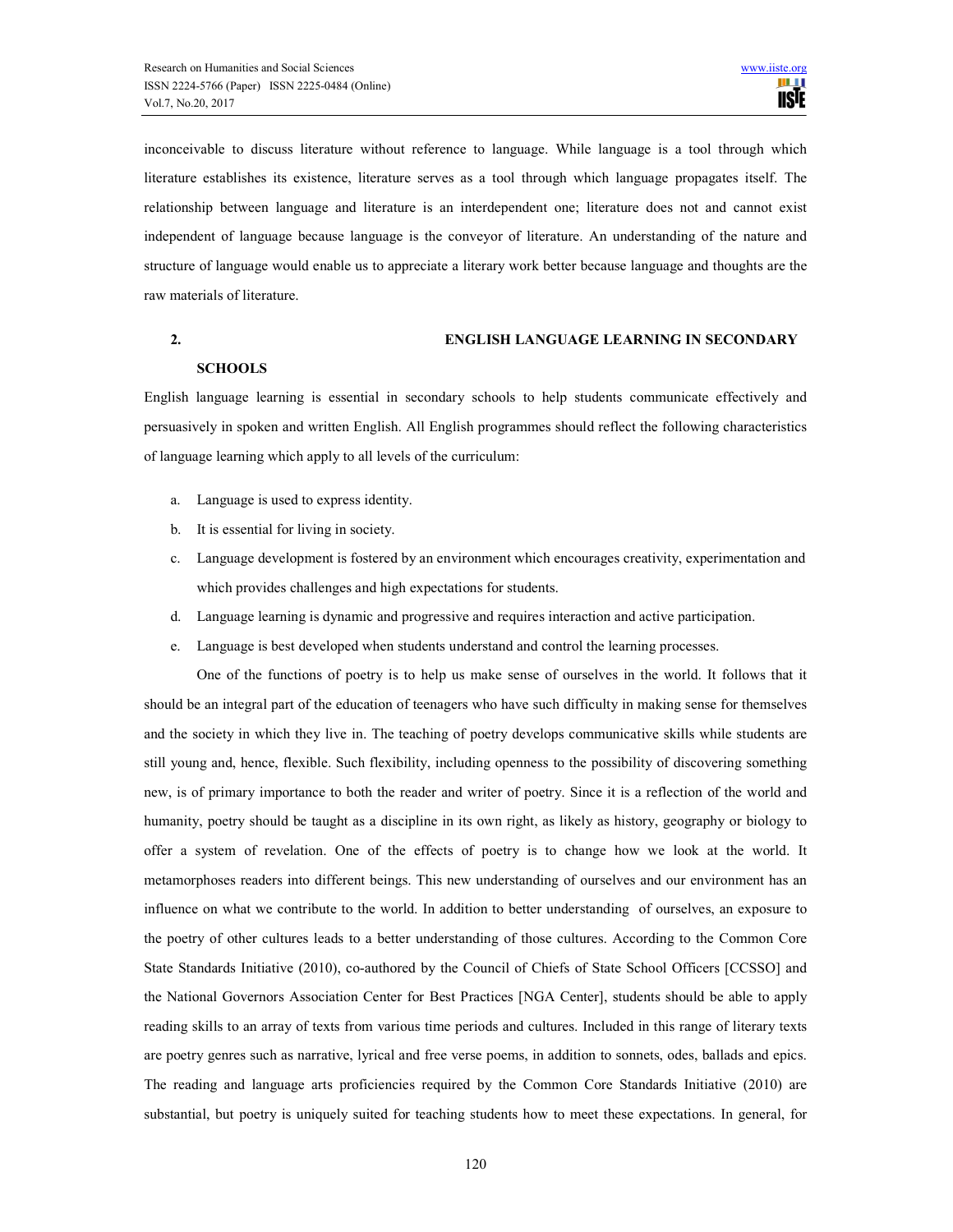any level of students, reading and writing poetry can generate certain attitudes and understanding that are conducive to academic success, a sense of immediate achievement, the willingness to experiment and play with language, the comprehension of inherent connections between reading and writing as well as understanding of the importance of punctuation and word choice (Routman, 2001). In addition, common structural components of poetry such as rhyme and alliteration, are very useful for improving phonemic and sound awareness. As Rasinski and Padak (2008) contend, "the rhythmical nature of [some] poems and rhymes makes them easy to learn to read and fun to read again and again, which is a main method for developing basic reading fluency in children" (p. 582-3). And furthermore, poems often offer students a less-confusing, straightforward context for the practice of phonics, phonemic awareness, and language development skills by way of subject matter that appeals to their academic and personal interests (Stickling, Parson, & Olsen, 2011). Poetry, by way of its diversity of offerings, furnishes educators with texts that can help develop state-mandated reading and writing skills requirements.

 Another important reason why poetry should be taught concerns the development of student's voice and identity. Alexander and Larkin (1994) assert that reading, writing, and sharing poetry in the classroom can help students to develop their abilities and use their voices and writing to express their intimate feelings and ideas on varied topics. Poetry also provides opportunities for self-reflection and the development of a sense of social and personal identity. Students' awareness of their identities connects them to other groups by emphasizing the shared aspects of the human experience, whether within the classroom, the neighborhood or the society in general. Along similar lines, Benton (1990) discusses the indispensable role that poetry plays in the language of a culture, arguing that poems create and reinforce social identity in exceptional ways, especially in acting as main fonts for narrative expression. Through narrative expressions, stories are told about the human experience. "The narrative imagination is our common human property; it is the way we make sense of experience" (p. 30). Benton further argues that poetry has the special ability to represent the common truth of our lives in precise ways. Poetry speaks to us about what it means to be human and where our individual identities fit within our shared experiences. In other words, "[p]oetry is unique[ly] able to embody the general within the particular, to diagnose the indwelling value within the external features" (p. 28).

 Benton's argument about the importance of poetry in the development of voice and identity is reminiscent of both Rosenblatt's (1998) claims regarding textual analysis and Vygotsky's (1978) ideas about the ways in which we communicate in general. Rosenblatt, in discussing the reader's engagement with the text and its meaning, describes the idiosyncratic elements such as social, cultural, and educational histories that individuals carry with them when reading a text (1998). In turn, these shared and unique experiences can bring readers to agreement or disagreement concerning "evocation" (p. 887), as each person's point of view affects how he or she makes meaning. Of great importance is that it is through engagement that readers connect to the author and text and construct an understanding of the text that is their own (Rosenblatt, 1998). Poetry is a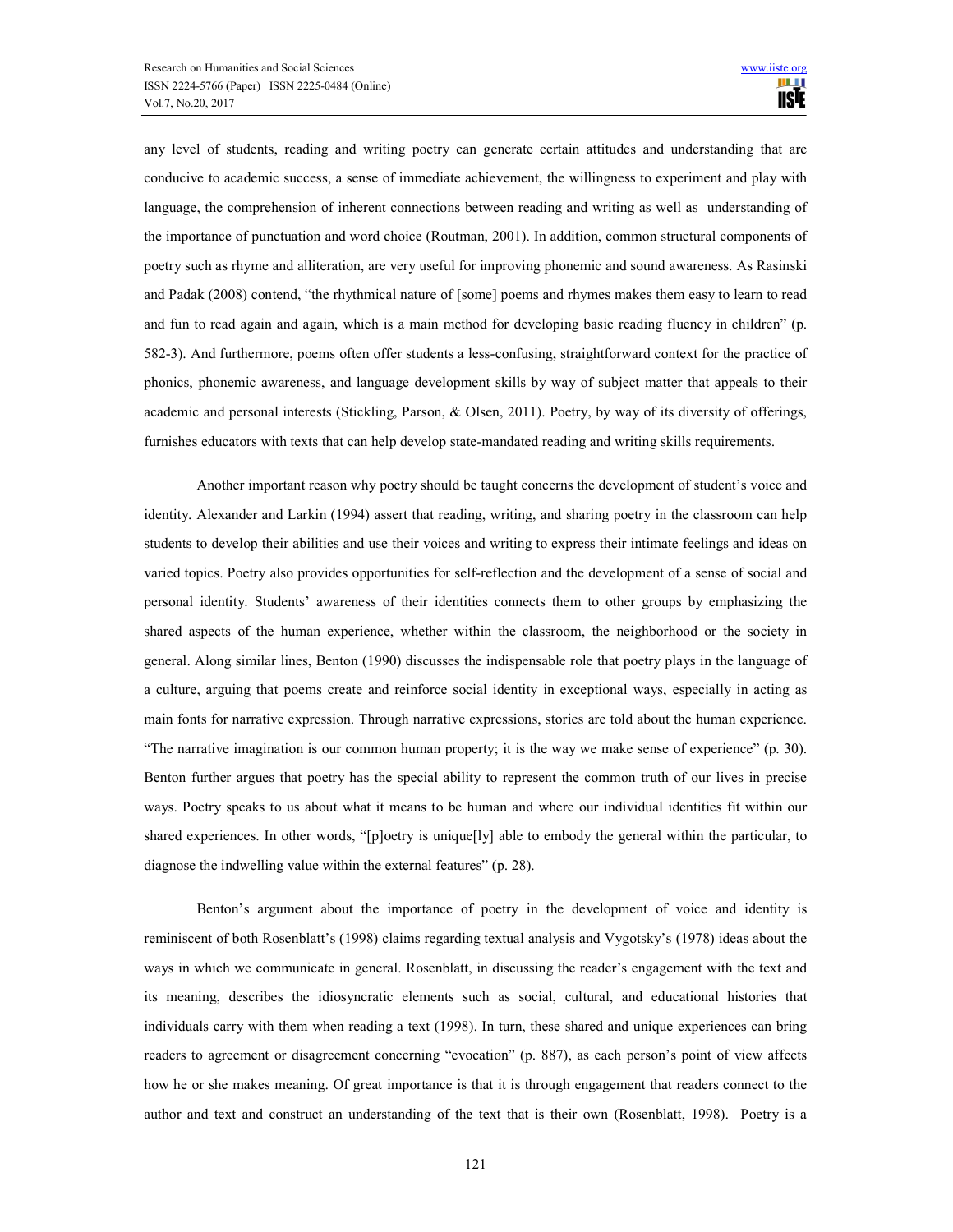powerful reflection of diversity, teaching us to value the freedom to praise and criticize. One poet describes it as a powerful antidote against demons of power. Poetry encourages one not to impose authoritative interpretations but to develop individual responses, to be non-prescriptive and non-didactic. The inclination towards the nonprescriptive and the non-didactic fosters the values and attitudes which reinforce peaceful coexistence.

The teaching of poetry obviously has other positive effects. It is a well known fact that poetry is meant to be enjoyed. There is the need to create a lively atmosphere while teaching it. For instance, there should be active participation of the students in the lesson like recitation and dramatization. The teacher should make the students understand that poetry involves language teaching methods in teaching particular poems in order to make the lesson real. Such methods should involve the following:

Rhythm: This is a flow of some words or phrases in verse or prose determined by various relations of long and short syllables. This can be effectively used for teaching sounds in English.

Choral Reading: The teacher guides the students to read poems together in the class either in rows or in pairs. This helps the students to develop the skill of reading aloud.

Dramatization and Miming: This is when the students are made to demonstrate the roles of the character in the poem. This helps to develop the speaking skills of students.

#### 3. THEORETICAL FRAMEWORK

A modern approach to language learning is based on moves around theories, two among which are behaviorist and cognitive theories of language. Both theories try to provide an explanation to language learning and present different answers. Behaviorists consider language learning as a process of conditioning and the expected goal in learning is achieved by a series of stimuli and responses. According to behaviorists, learning takes place due to the relationship between stimulus and learners' responses to it. The learner, as a result of this conditioning, will be able to give the expected response and then it can be said that he has learned. Thus, practicing the lesson should be an important activity of the language learner. Behaviorists believe that these responses of the learners to the stimulus are automatic and not a result of any deliberate thought. During 1930s and 1940s, linguists were influenced by Behaviorism and which resulted in the publication of teaching materials based on behaviorist theory.

On the other hand, Cognitive theorists say that each learner has a cognitive structure into which any new learning is absorbed. Cognitive theory is also called 'mentalistic' because all cognitive interpretation of language learning rests upon the neuropsychological base of thought. Cognitive theoreticians consider language learning as a 'meaningful process'. Cognitive theory validates Experiential Language Learning because the learner will understand the new input and connect it with previous inputs or experiences.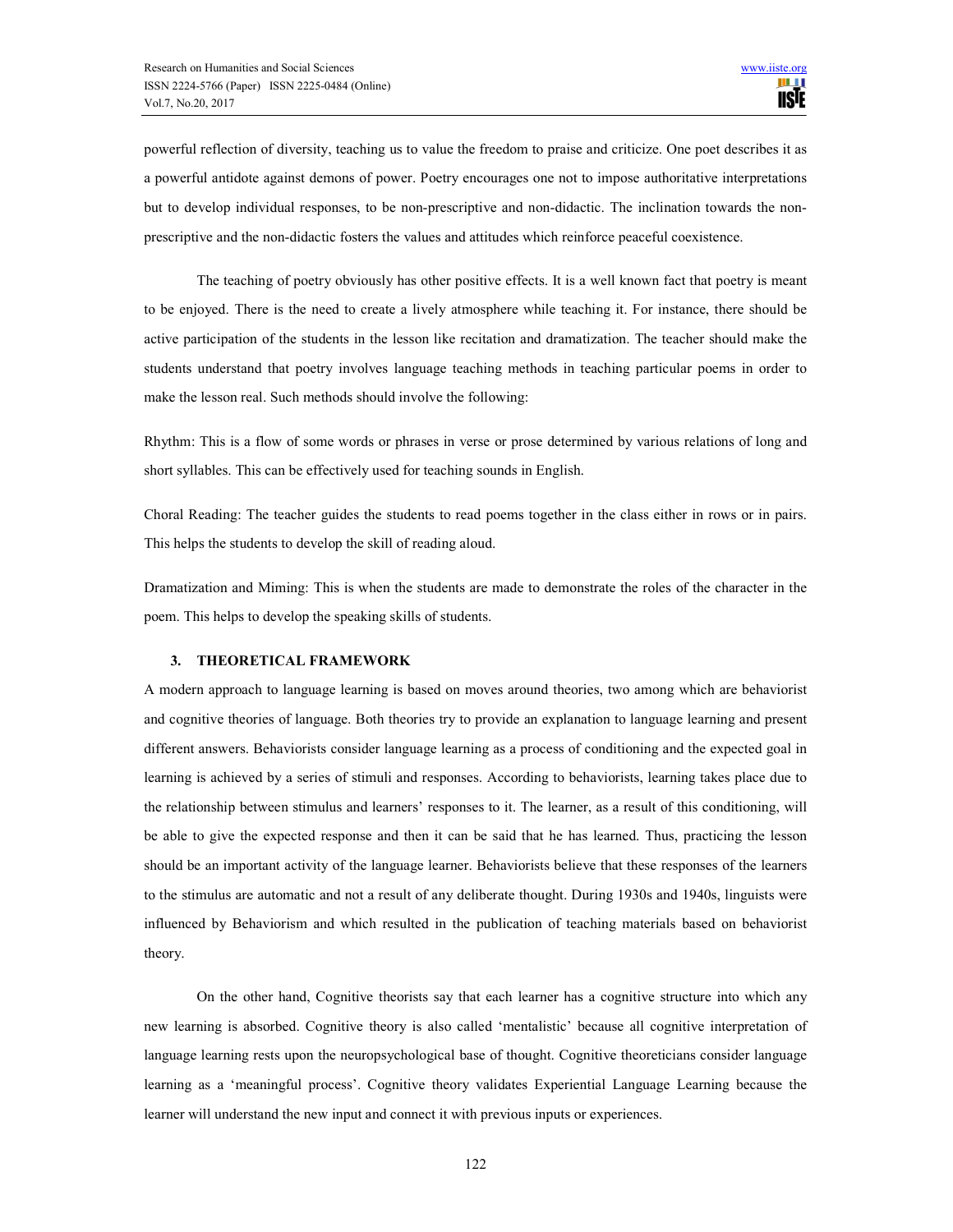#### 4. METHODOLOGY

This paper adopted the conventional literary analysis method. Several poems in Beyond Limits were studied to identify and bring out their linguistic and literary features useful in discussing the development of teen poetry in Nigeria.

## 5. DEVELOPMENT OF NIGERIAN TEEN POETRY

Hyginus Ekwuazi (2013) also recalls Wordsworth's perception of poetry as "the spontaneous overflow of powerful feelings". The question that one may apt to ask is whether teenagers have "powerful feelings" or not. To this, one may also apt to answer that children and teenagers imitate the adults in all ways, one of which is expression in verse form. In Nigeria, there are great poets (living and non-living) such as Wole Soyinka, Christopher Okigbo, Niyi Osundare, Mamman Vatsa, Bayo Adebowale, Sola Babatunde, Olu Obafemi, Gbemisola Adeoti, and a host of others. These poets belong to the 'adult' category and have expressed their feelings and perceptions about life in varied degrees and dimensions that qualify them as established poets. They have their audiences and readership. The works of Bayo Adebowale and Gbemisola Adeoti are included in the reading list for the Senior Secondary School Certificate Examination. So also are the following African Poems: Vanity, Ambush, Piano and Drums, The Dinning Table, The Panic of Growing Older, The Anvil and the Hamman respectively by Birago Drop, Gbemisola Adeoti, Gabriel Okara, Gbanabam Hallowell, Lenrie Peter and Kofi Awooner. There are also Non-African Poems such as Crossing the Bar, The Pulley, The School Boy, The Proud King, Birches, Shall I compare thee to a Summer's Day? respectively by Alfred Tennyson, George Herbert, William Blake, William Morris, Robert Frost Birches and William Shakespeare. This implies that teenagers which form the bulk of students (for which the SSSCE is meant) are exposed to adult poetry over the years and are learning from it. This is in the line with the behaviorist standpoint of language learning which is to the effect that what students learn becomes part and parcel of them.

Going by the relatively good number of African and Non-African adult poets vis-à-vis richness of their profound poetic quality, it can be safely said that adult Nigerian poetry in English is already developed. However, for increasing non-stop development and success of any venture, succession is very important. Succession can only be possible if the young generation is involved in what the old generation is doing. This creates continuity. Besides, each generation has its own peculiarities, attributes and audiences. This is why we can talk of children poetry, teen poetry and adult poetry. As earlier affirmed, adult poetry is already developed. What then is the status of teen poetry in English in Nigeria? This is addressed in the paragraphs that follow.

Boulton Marjorie (1982) explicitly treats poetry in his **The Anatomy of Poetry** by discussing the physical form of poetry; the rhythm, the phonetic forms of poetry such as rhyme, onomatopoeia, internal patterns, intonation forms, the use of repetition to achieve intellectual magical effects, main types of poetry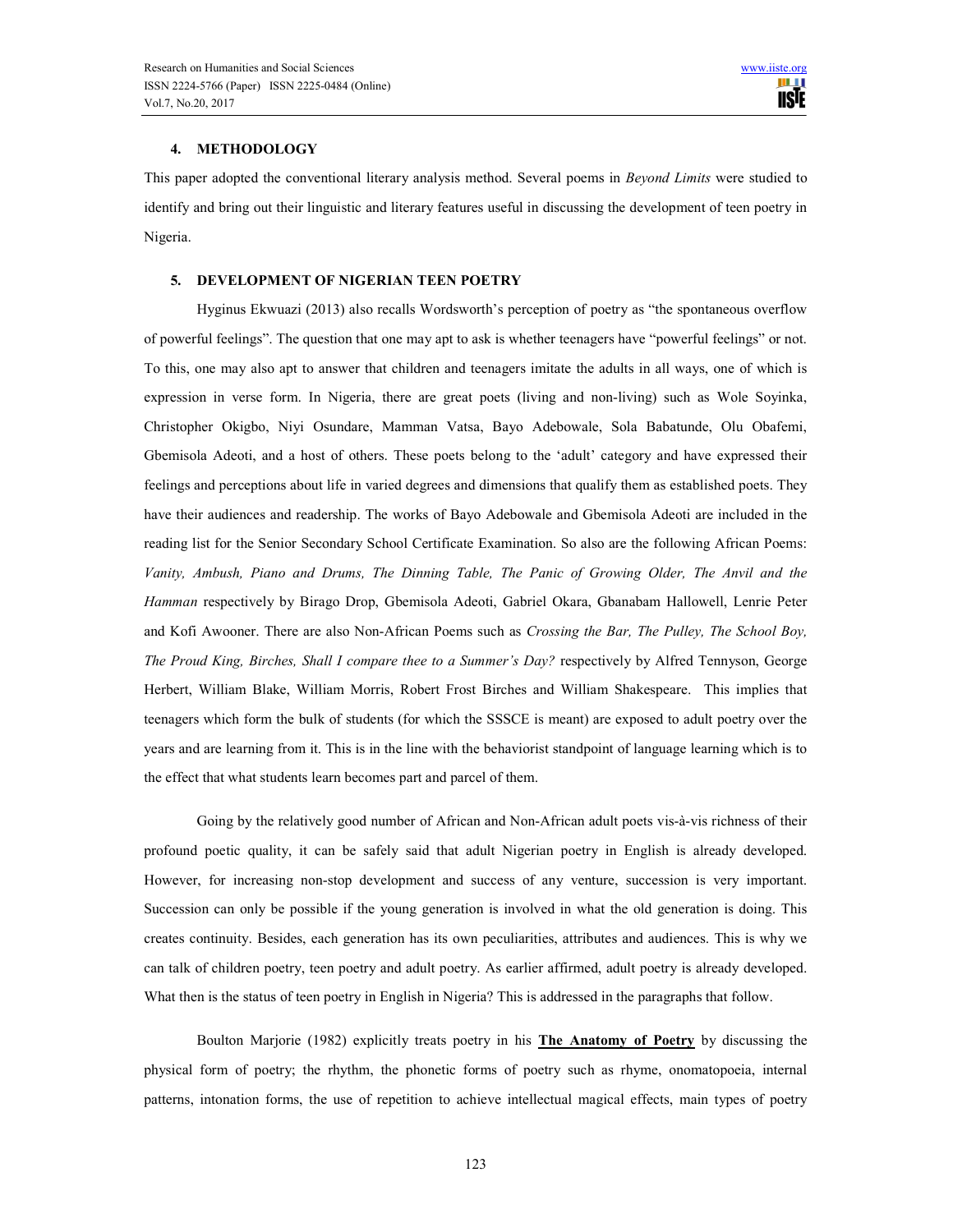(epic, mock epic, ballad, didactic poetry, satire, epistle, ode, lyric, epigram, verse dialogue) figures of speech, imageries and logicality. While Boulton is not the only authority on English poetry, it is of good reliance to indicate that any poem that satisfies most of the features of poetry above can be seen as developed poetry. It is on this note that it is hereby being asserted that teen poetry (as contained in Beyond Limits) is already a developed form of poetry in English in Nigeria due to the avalanche of at least eight positive attributes of teen poetry as explicated in the paragraphs that follow.

Firstly, teen poetry in English has become developed in Nigeria due to the fact that the poems explore contemporary themes as obtainable in adult poetry. For instance, What a Monster You Are (p.75) by Etikivu Mary explores the themes of destruction, homelessness, hopelessness, national calamity, hunger and sadness that pervade Nigeria of today as a result of the ravaging effect of flood which in itself is a product of carelessness on the part of the government and the governed. Appreciation (p 241) celebrates the theme of parental love while My Love and Your Love (p. 273), both by Salawudeen Dunmade, celebrate the theme of love (in its general sense). The theme of corruption is articulated in Our Greedy Leaders (p. 192) by Maundi Fame Gani. Education is the theme celebrated by Abdulbasir Mu'azu in Education (p.152) Avarice and the negative effects of wrong use of wealth are the focus of Money by Abdulrahim Ahmad Sokoto (p.126) and Aliyu Abdullahi (p. 146). Loneliness as a theme is the focus of *death* (p. 138) by Aliyu Abubakar Gume. Patriotism and love for one's fatherland are the preoccupation of Obadiah Emo in Nigeria (p. 206) while Human Trafficking (p.203), as the title suggests, focuses on the central issue of human trafficking which the poet condemns unequivocally.

Secondly and closely linked to the above is the issue of profound commitment to the Nigerian society by teen poets. The themes which we have highlighted above lend credence to this claim. It shows that though the poets are teenagers, they have the mind, heart and commendable commitment to the society like any other experienced adult poets. It also shows that the teen poets have started to be the voice of the voiceless as evident in their subtle attack (with their pen) on the unpatriotic acts of some members of the society which in itself is an eloquent testimony to the dictum that pen is mightier than the sword.

 Thirdly the mastery of all the features of poetry including those established by Boulton (1982) is aptly demonstrated by the teen poets; a situation which implies that teen poetry is developed in Nigeria. First among the features of poetry is the physical phonic realization of rhyme as evident in several poems, one of which is "Friends" (p. 127) by Zahrau Musa Danladi which is quoted below:

We are always together

Playing, dancing, singing together

No matter the weather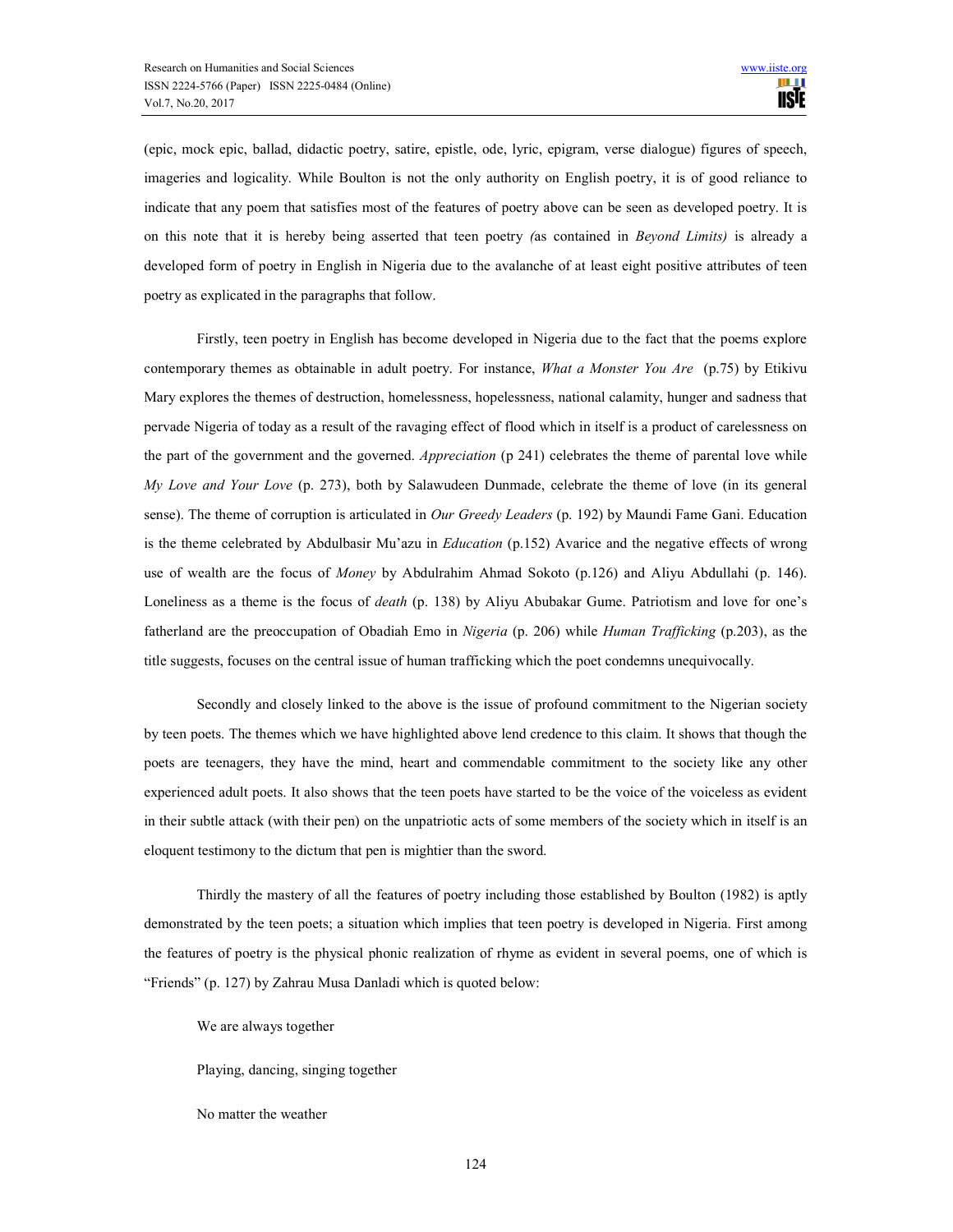We learn from each other,

Apart from rhyme, there is the poetic use of repetition as evident in "Life" (p. 123) by Abdul-Mufa'al Umar:

Life is a pregnancy

…

Life is sorrow full of horror

Life is nothing

…

Life is about schooling

Life is all about marriage

Life is a game.

The repetition of life above heightens the theme of life which the poem discusses. If not repeated, the understanding of life might have not been as clear as it is perceived by the readers.

 Fourthly, Nigerian teen poetry is already developed as evident in its being replete with figures of speech which make the poems very matured as full fledge developed poems. Such figures of speech include similes, metaphors and personification. In Home (p. 124) by Muhammad Galadina, we have:

| Home is where your tears are dried up           | (Metaphor) |                |
|-------------------------------------------------|------------|----------------|
| .<br>Where you are handled like egg<br>$\cdots$ |            | <b>Similes</b> |
|                                                 |            |                |

Like a pot deftly moulded

In *Death* (p. 138) by Aliyu Gumel, there is "Death is a biter thing" (Metaphor). So also in *Money* (p. 164), there are two metaphors in the first stanza:

Money is fountain of goodness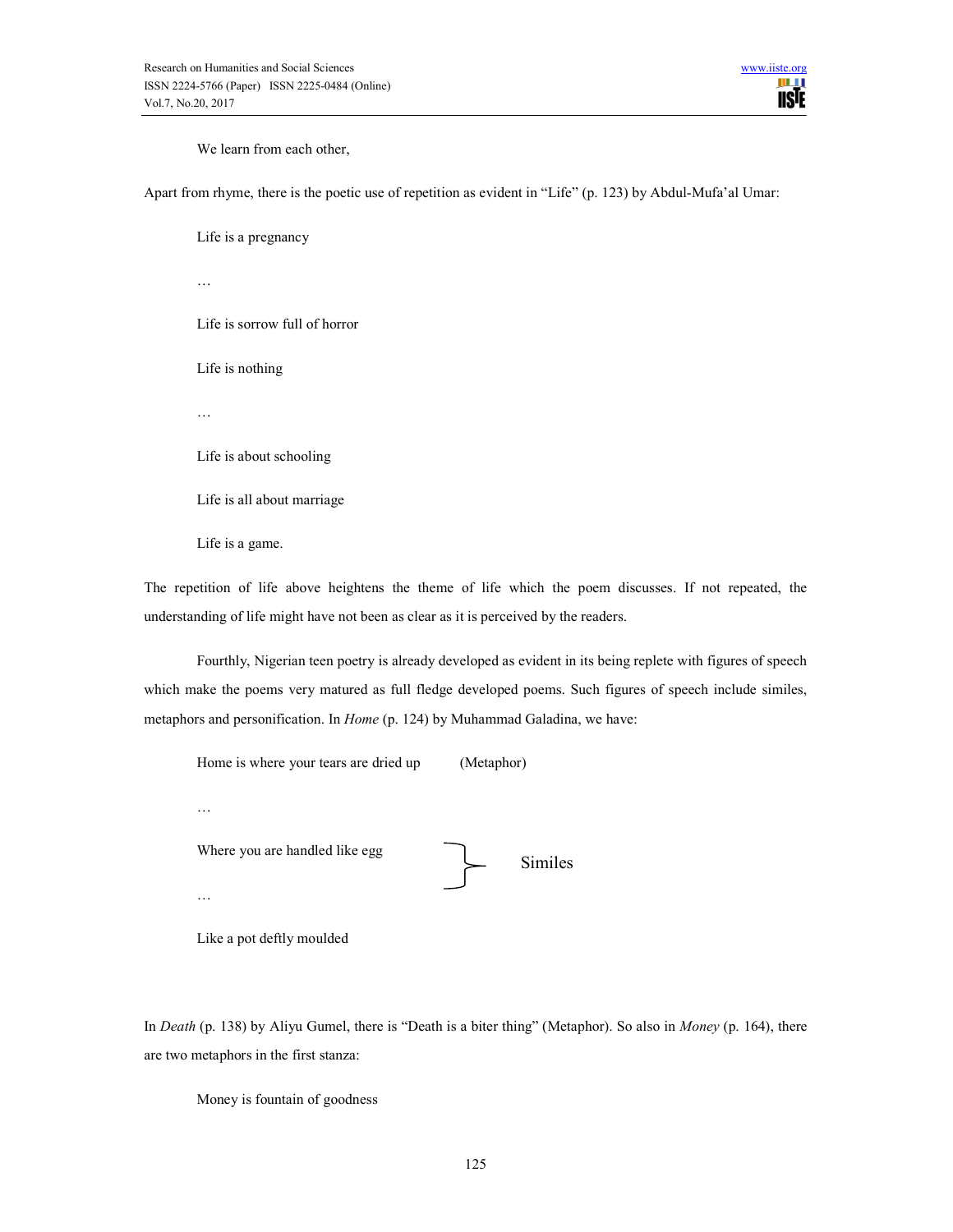Money is the fuel in the five of evil

The Nigeria teen poetry has developed as evident in the poetic use of personification by the poets. For instance, in Wealth (p. 125), Aminu Maitama talks of wealth as shown below where 'wealth' is deified through personification:

The world seems to be your servant

…

The male love you

The female love you

…

You give people strength in life

You cause happiness to people

You cause sadness to people.

In establishing the good level of development of Nigerian teen poetry in English, mention should be made of the poetic use of rhetorical questions as well as exclamations. Examples are in Money (p. 146):

| Not everyone will be rich! | (exclamatory sentences) |
|----------------------------|-------------------------|
| If everyone is rich        | Rhetorical question     |

Who will cultivate the farm?

Another thing that shows the commendable development of teen poetry in Nigeria is the profound diction. The words are carefully chosen with each word matching the idea, concept or issue being expressed in verse form. For instance, in describing "leadership" (p. 136) Usman Haruna, chooses his word with great dexterity to show that a leader must be just, tolerant, courageous and honest. Death is described in *Death* (p. 129) by Bahir Maiwada as "the end of life" where "one goes alone" and "sleeps alone" with "neither bed nor pillow". Suffice to stay that Nigerian teen poets' diction is commendably appropriate.

Closely linked with good diction is juxtaposition of unlike terms and or things to succinctly bring out their differences in a poetic manner as evident in Death (p. 136) by Aliyu Gumel:

If paradise, good deeds were done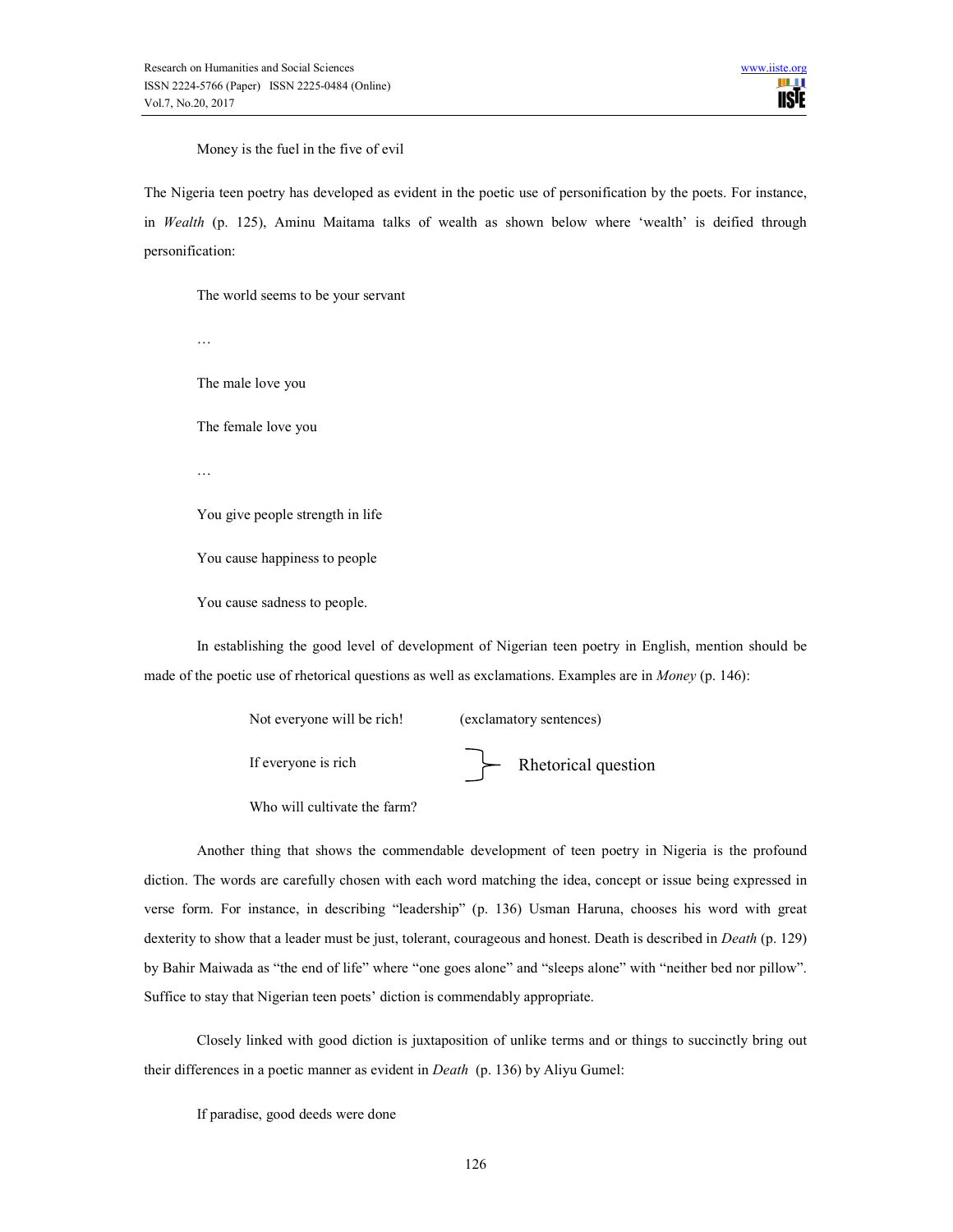If hell, bad deeds were done

Paradise is the place of happiness

And hell is the place of sadness

In the four lines above, "paradise" is juxtaposed with "hell", "good" with "bad" and "happiness" with "sadness", all in a beautiful attempt to place two options before the readers for them to make a wise choice that they will not regret.

 In addition, symbolism is an ingredient of condensed language which poetry uses. In Nigerian teen poetry, there is the regular use of symbolism to embellish the thoughts and feelings of the poet in expressions that only the wise and intelligent will discern. Such symbolism includes:

"A crown of power" (p. 136) symbolizing authority

"Money, a two edge sword" (p.81) symbolizing good/happiness, bad and sadness.

 It is part of the attributes of developed poetry that one can talk of the poetic use of paradox which is evident in the poem, Wealth (p. 125), when Aminu Maitana writes that:

You are not everything

But you control many things

Lastly, teen poetry has developed appreciably in Nigeria as evident in the preponderance of high sounding elevated English expressions which depict that the teenager must have had profound learning and acquisition of English Language and simultaneous exposure to varied poetic works which made them to attain a good level of expressional ability in English language which in turn makes them to use elevated diction that adds to the overall good quality poetry that is commendable. Examples of elevated ornate expressions include:

"Rivulet of charity" (p.124)

"Homes turn tributaries" (p.75)

"Black vicious liquid (p.79)

## 6. CONCLUSION

 From the foregoing, we have seen the relationship between English language learning and development of teen poetry in contemporary Nigeria from the perspective of the relevance of the behaviorist and cognitive theories of language acquisition and learning. The teenagers who form the bulk of Secondary School Students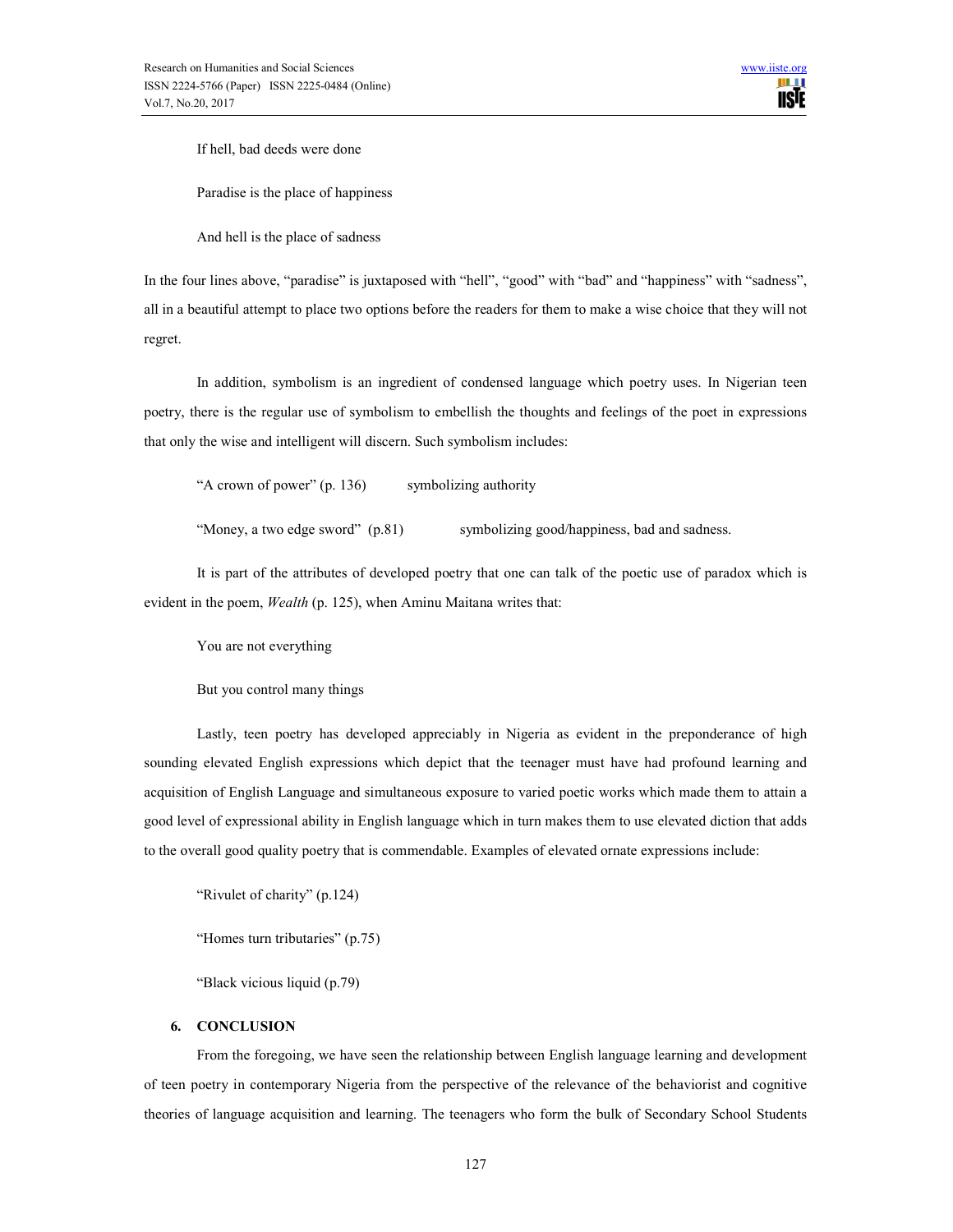have demonstrated their good understanding of English language and English literary styles in the composition of various poems which form part of Beyond Limits. The teenagers are from different parts of the country and this confirms the national spread of the teen poets. Though they are budding poets, their own form of poetry (teen poetry) seems to have become developed having satisfied poetic features asserted by Boulton (1982). The poems constitute a unique class of the genre of literature and have good potentials to join adult Nigerian poems in due course. This vibrant succession potential is made possible by the development of teen poetry which is also made possible by adequate English Language Learning at the Secondary School Level.

#### **REFERENCES**

- Adesuyi A (1991). "The Relationship Between Students Exposure To Literature-In-English and the English Language". Obafemi Awolowo University, Ile-Ife.
- Afangideh, M.E. (2009). "Towards Effective Teaching and Learning of Poetry for Social Change Among Secondary School Learners in Akwa Ibom State". Journal of Curriculum Studies, 16(4): 117-124.
- Alexander, Karenlee Clarke, & Larkin, Dave. (1994). "Poetry Writing in the Classroom: Prevention and Intervention". Preventing School Failure, 38(2), 38-42.
- Association of Nigerian Authors (2013). Beyond Limits, Minna: Leo Books
- Benton, Michael. (1990). The Importance of Poetry in Children's Learning. Retrieved from Ebsco Host. (ED390292)
- Benton, P. (2000). "The Conveyor Belt Curriculum: Poetry Teaching in the Secondary Schools". Oxford Review of Education, 26(1): 107-182. Common Core State Standards Initiative. (2010). Common core state standards. Retrieved from http://www.corestandards.org/.
- Boulton, Marjorie (1982). The Anatomy of Poetry. London: Routiledge and Kegan Paul.
- Fakeye, D. and Temitayo, A. (2013). "Enhancing Poetic Literature Instruction Through Stylistic and Thematic Approach". Studies in Literature and Language, 6(2). Retrieved from http://www.escanda.net/index
- Ihiegbunam, C.J. (2006). "Basic Elements of Poetry". In Onuigbo, S. (ed), Essays and Literacy Concepts in English language. Nsukka: Afro Orbis Publising Company.
- Izebaye, Dan (2013). A Handbook for Nigerian Creative Writers. Nigeria: Nigeria Academy of Letters
- Olagbaju, O. O. (2014). "Multilingual Education in Nigeria: Policy, Practice, Challenges and Solutions". Journal of Education and Practice, www.iiste.org.2014 66.